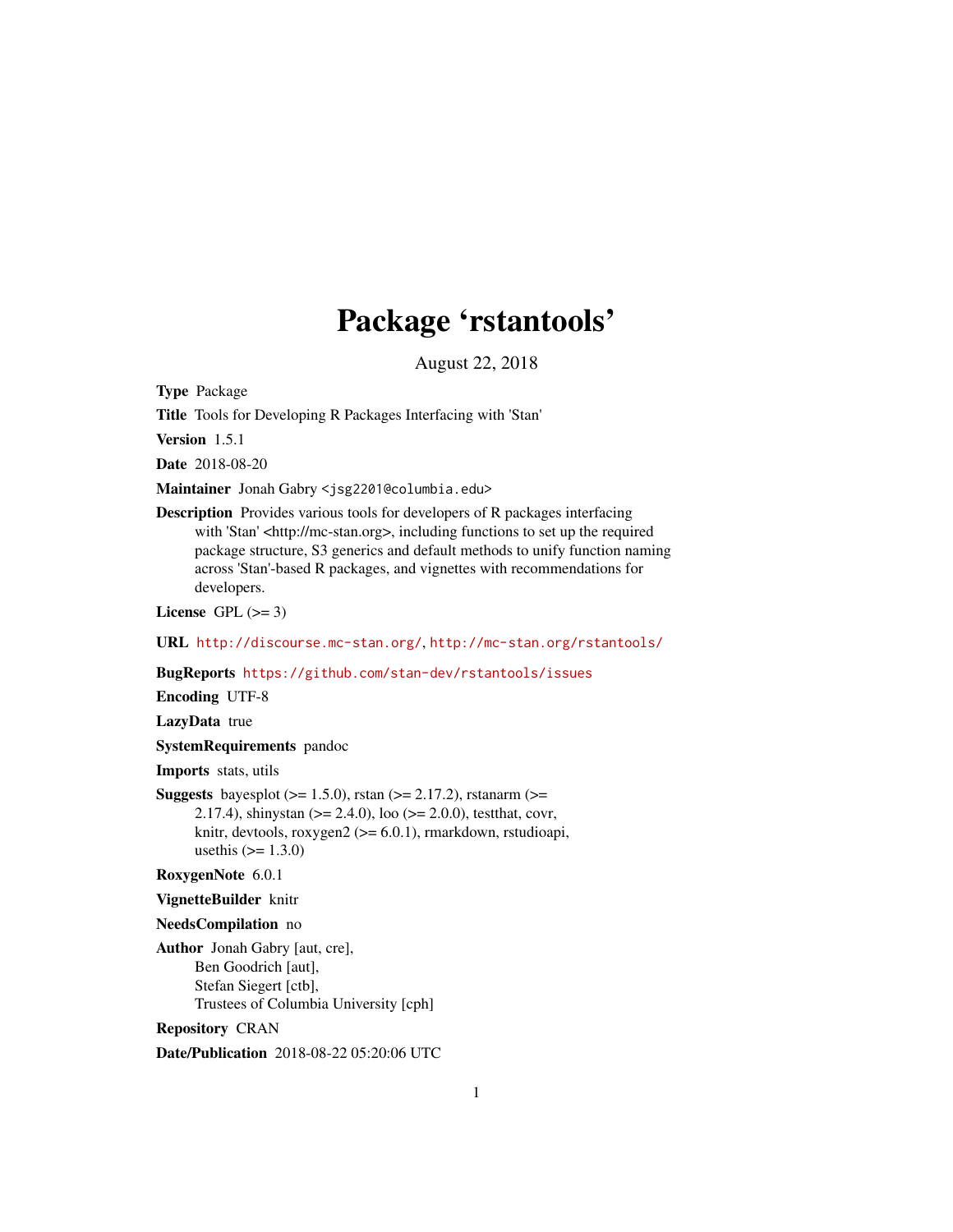## <span id="page-1-0"></span>R topics documented:

| rstantools-package $\ldots \ldots \ldots \ldots \ldots \ldots \ldots \ldots \ldots \ldots \ldots \ldots \ldots 2$ |  |
|-------------------------------------------------------------------------------------------------------------------|--|
|                                                                                                                   |  |
|                                                                                                                   |  |
|                                                                                                                   |  |
|                                                                                                                   |  |
|                                                                                                                   |  |
|                                                                                                                   |  |
|                                                                                                                   |  |
|                                                                                                                   |  |
|                                                                                                                   |  |
|                                                                                                                   |  |
|                                                                                                                   |  |
|                                                                                                                   |  |
|                                                                                                                   |  |

#### **Index** [15](#page-14-0)

rstantools-package *Tools for Developing* R *Packages Interfacing with Stan*

#### Description

The rstantools package provides various tools for developers of R packages interfacing with Stan (<http://mc-stan.org>), including functions to set up the required package structure, S3 generic methods to unify function naming across Stan-based R packages, and a vignette with guidelines for developers. To get started building a package see [rstan\\_package\\_skeleton](#page-12-1).

## See Also

- Guidelines and recommendations for developers of R packages interfacing with Stan and a demonstration getting a simple package working can be found in the vignettes included with rstantools and at <http://mc-stan.org/rstantools/articles/>.
- After reading the guidelines for developers, if you have trouble setting up your package let us know on the the [Stan Forums](http://discourse.mc-stan.org) or at rstantools [issue tracker.](https://github.com/stan-dev/rstantools/issues)
- The useR2016 presentation [How to Use \(R\)Stan to Estimate Models in External R Packages.](https://channel9.msdn.com/Events/useR-international-R-User-conferences/useR-International-R-User-2017-Conference/How-to-Use-RStan-to-Estimate-Models-in-External-R-Packages)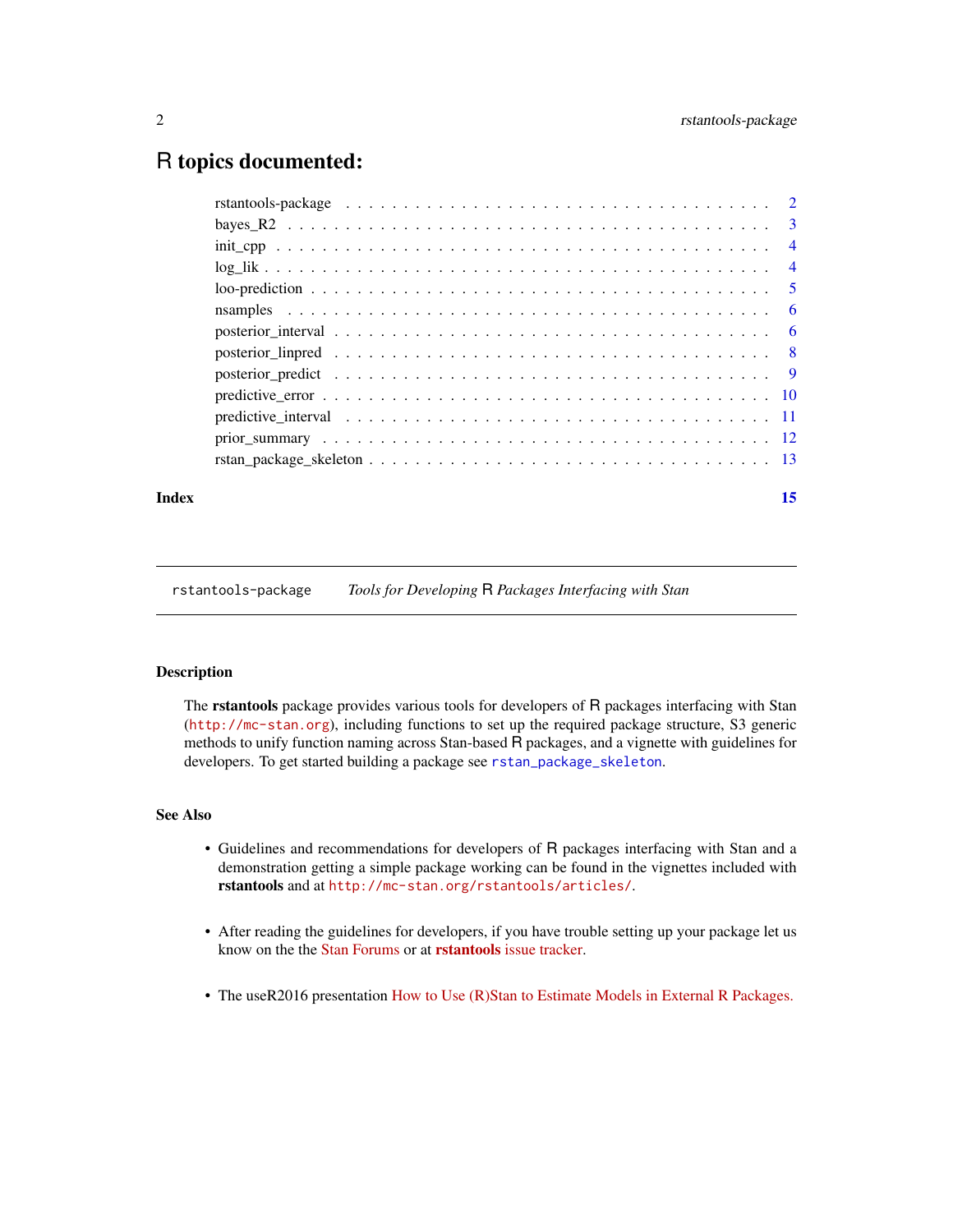<span id="page-2-0"></span>

Generic function and default method for Bayesian version of R-squared for regression models. See bayes\_R2.stanreg in the **[rstanarm](#page-0-0)** package for an example of defining a method.

## Usage

```
bayes_R2(object, ...)
## Default S3 method:
bayes_R2(object, y, ...)
```
#### Arguments

| object    | The object to use.                                                                                                          |
|-----------|-----------------------------------------------------------------------------------------------------------------------------|
| $\ddotsc$ | Arguments passed to methods. See the methods in the <b>rstanarm</b> package for<br>examples.                                |
| v         | For the default method, a vector of $\eta$ values the same length as the number of<br>columns in the matrix used as object. |

## Value

bayes\_R2 methods should return a vector of length equal to the posterior sample size.

The default method just takes object to be a matrix of y-hat values (one column per observation, one row per posterior draw) and y to be a vector with length equal to ncol(object).

#### See Also

- The [rstanarm](#page-0-0) package for example methods [\(CRAN,](https://CRAN.R-project.org/package=rstanarm) [GitHub\)](https://github.com/stan-dev/rstanarm).
- Guidelines and recommendations for developers of R packages interfacing with Stan and a demonstration getting a simple package working can be found in the vignettes included with rstantools and at <http://mc-stan.org/rstantools/articles/>.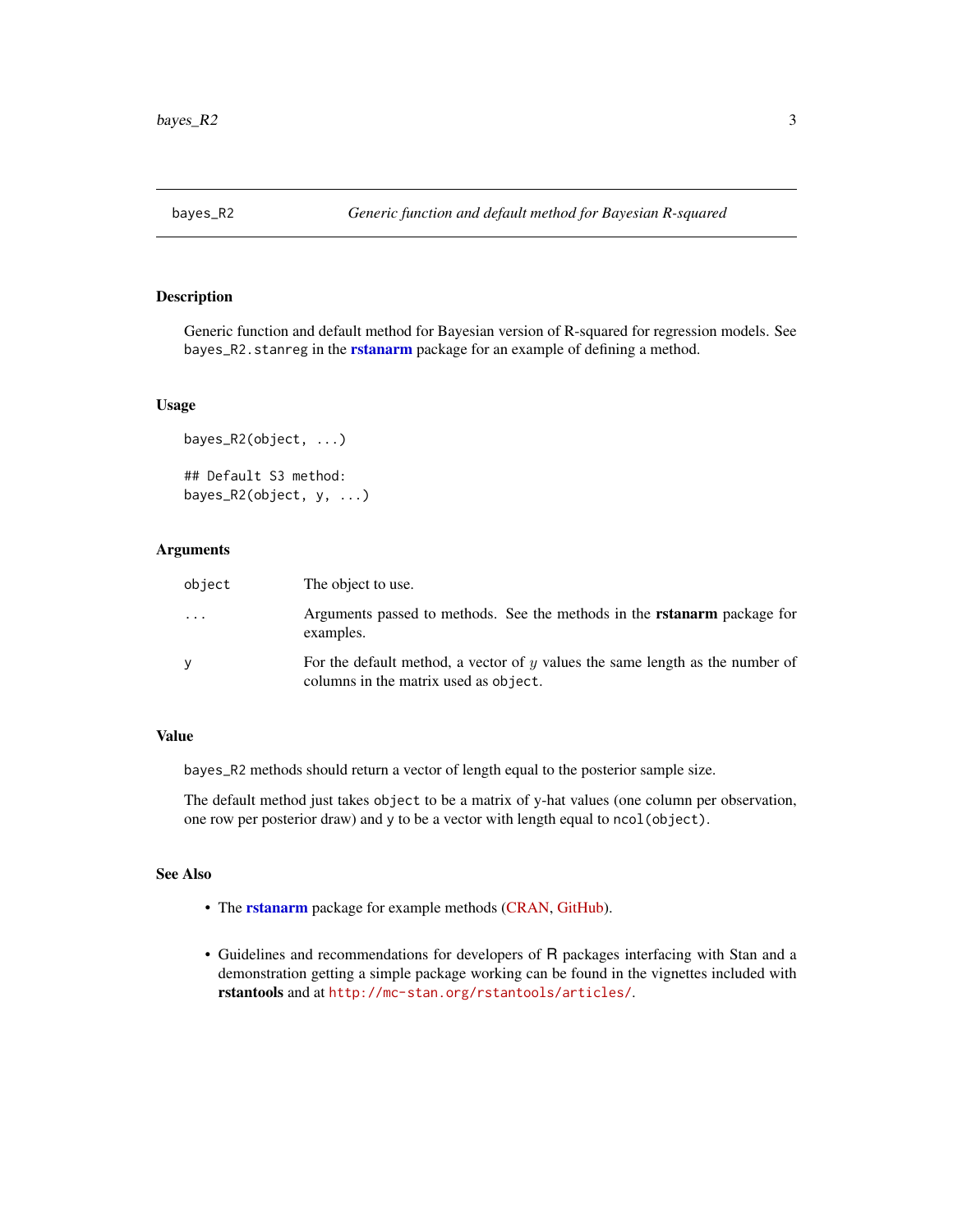<span id="page-3-0"></span>

If you set up your package using [rstan\\_package\\_skeleton](#page-12-1) before version 1.2.1 of rstantools it may be necessary for you to call this function yourself in order to pass R CMD check in  $R \ge 3.4$ . If you used rstan\_package\_skeleton in rstantools version 1.2.1 or later then this has already been done automatically.

#### Usage

init\_cpp(name, path)

#### Arguments

| name | The name of your package as a string.                                               |
|------|-------------------------------------------------------------------------------------|
| path | The path to the root directory for your package as a string. If not specified it is |
|      | assumed that this is already the current working directory.                         |

## Value

This function is only called for its side effect of writing the necessary init.cpp file to the package's src/ directory.

log\_lik *Generic function for pointwise log-likelihood*

#### Description

We define a new function  $log\_lik$  rather than a  $logLik$  method because (in addition to the conceptual difference) the documentation for logLik states that the return value will be a single number, whereas log\_lik returns a matrix. See [log\\_lik.stanreg](#page-0-0) in the **rstanarm** package for an example.

#### Usage

log\_lik(object, ...)

#### Arguments

| object   | The object to use.                                                                           |  |  |
|----------|----------------------------------------------------------------------------------------------|--|--|
| $\cdots$ | Arguments passed to methods. See the methods in the <b>rstanarm</b> package for<br>examples. |  |  |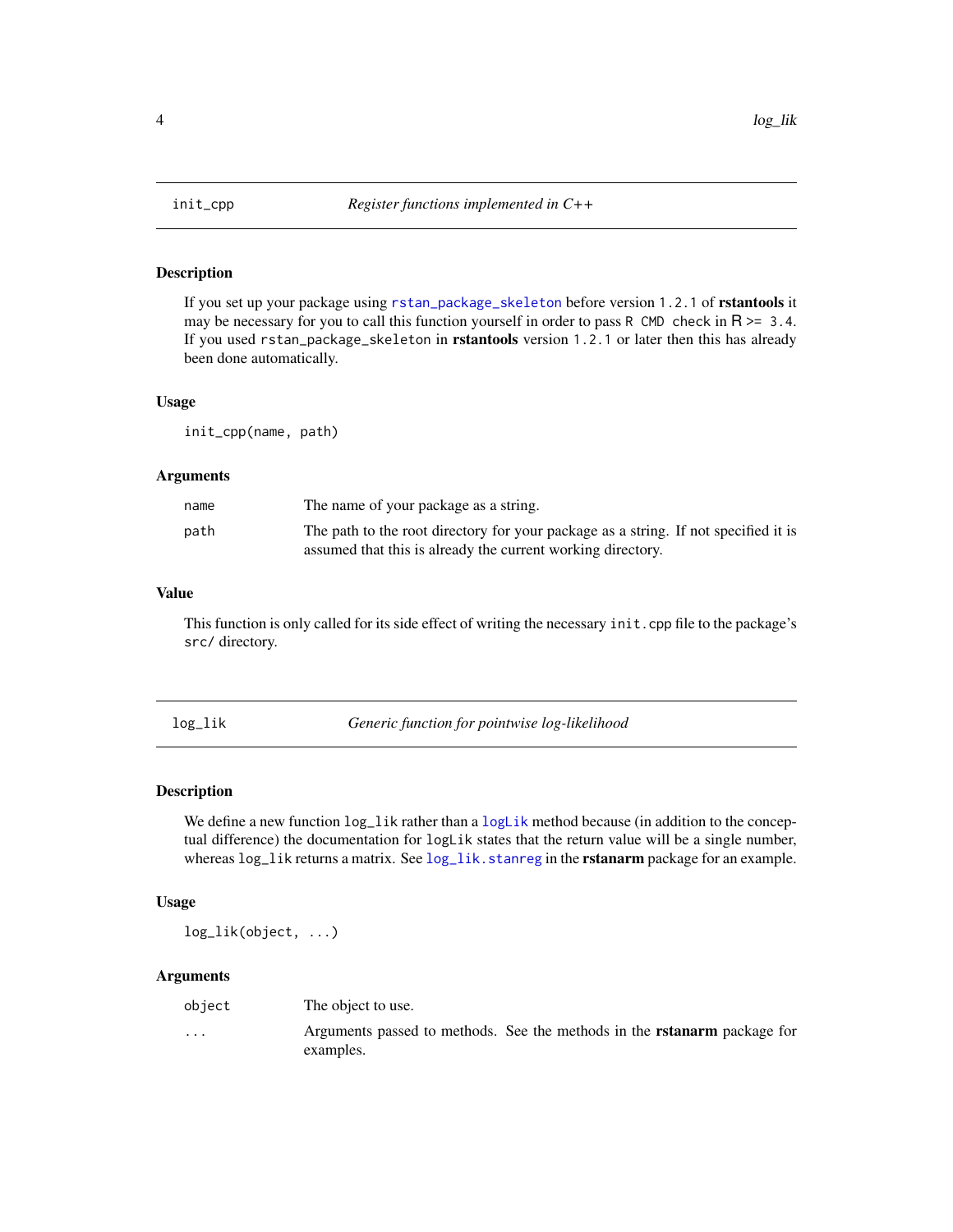## <span id="page-4-0"></span>loo-prediction 5

## Value

 $log\_lik$  methods should return a S by N matrix, where S is the size of the posterior sample (the number of draws from the posterior distribution) and  $N$  is the number of data points.

## See Also

- The [rstanarm](#page-0-0) package for example methods [\(CRAN,](https://CRAN.R-project.org/package=rstanarm) [GitHub\)](https://github.com/stan-dev/rstanarm).
- Guidelines and recommendations for developers of R packages interfacing with Stan and a demonstration getting a simple package working can be found in the vignettes included with rstantools and at <http://mc-stan.org/rstantools/articles/>.

#### Examples

```
# See help("log_lik", package = "rstanarm")
```
loo-prediction *Generic functions for LOO predictions*

## Description

See the methods in the **[rstanarm](#page-0-0)** package for examples.

#### Usage

```
loo_linpred(object, ...)
```

```
loo_predict(object, ...)
```
loo\_predictive\_interval(object, ...)

loo\_pit(object, ...)

## Default S3 method:  $loopit(object, y, lw, ...)$ 

#### Arguments

| object | The object to use.                                                                                                                       |
|--------|------------------------------------------------------------------------------------------------------------------------------------------|
| .      | Arguments passed to methods. See the methods in the <b>rstanarm</b> package for<br>examples.                                             |
| у      | For the default method of $loop$ and $up$ a vector of y values the same length as the<br>number of columns in the matrix used as object. |
| lw     | For the default method of loo_pit, a matrix of log-weights of the same length<br>as the number of columns in the matrix used as object.  |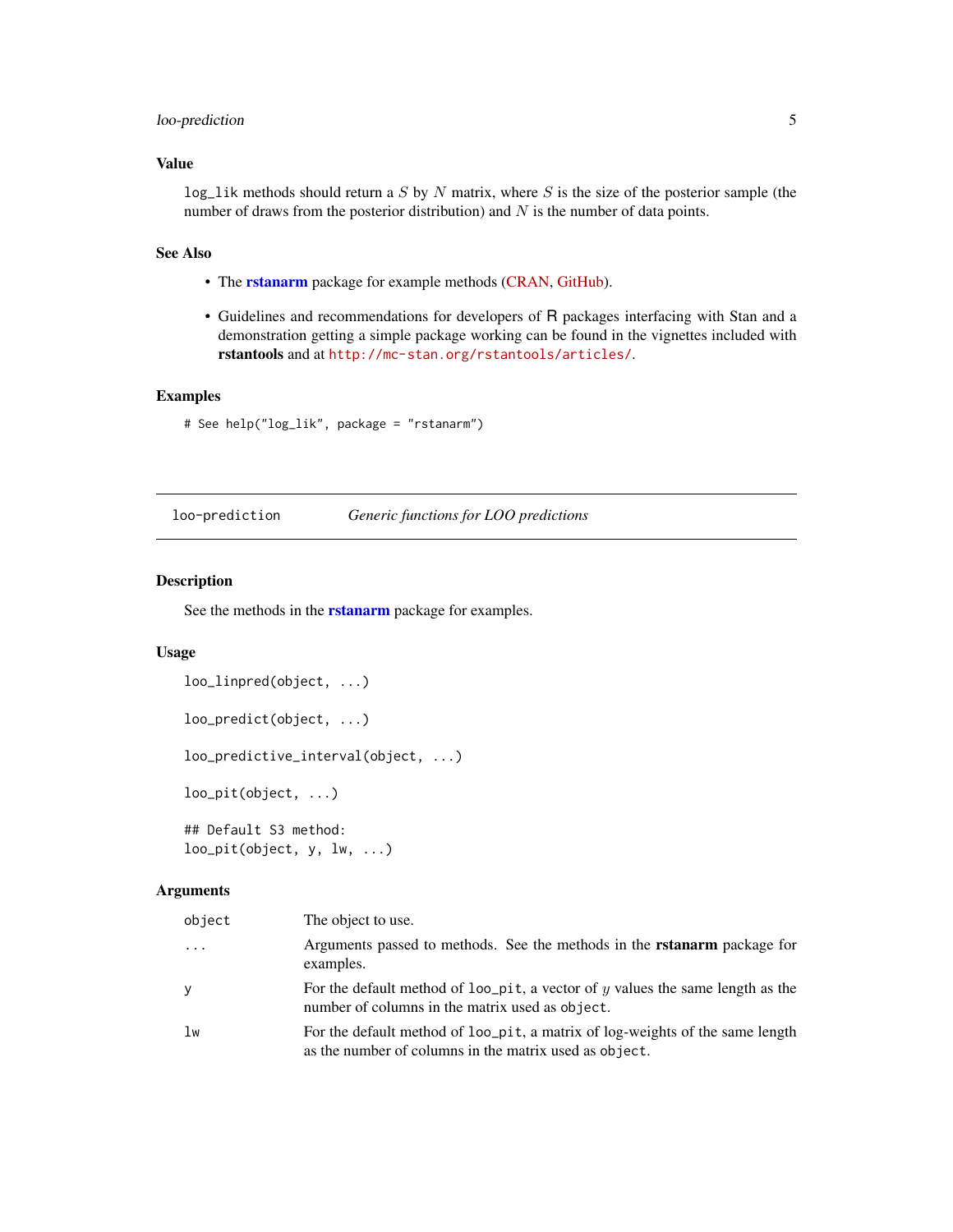#### <span id="page-5-0"></span>Value

loo\_predict, loo\_linpred, and loo\_pit (probability integral transform) methods should return a vector with length equal to the number of observations in the data. loo\_predictive\_interval methods should return a two-column matrix formatted in the same way as for [predictive\\_interval](#page-10-1).

#### See Also

- The **[rstanarm](#page-0-0)** package for example methods [\(CRAN,](https://CRAN.R-project.org/package=rstanarm) [GitHub\)](https://github.com/stan-dev/rstanarm).
- Guidelines and recommendations for developers of R packages interfacing with Stan and a demonstration getting a simple package working can be found in the vignettes included with rstantools and at <http://mc-stan.org/rstantools/articles/>.

nsamples *Generic function for extracting the number of posterior samples*

#### Description

Extract the number of posterior samples stored in a fitted Bayesian model.

## Usage

nsamples(object, ...)

## Arguments

| object   | The object to use.                                                                           |  |  |
|----------|----------------------------------------------------------------------------------------------|--|--|
| $\cdots$ | Arguments passed to methods. See the methods in the <b>rstanarm</b> package for<br>examples. |  |  |

posterior\_interval *Generic function and default method for posterior uncertainty intervals*

## **Description**

These intervals are often referred to as credible intervals, but we use the term uncertainty intervals to highlight the fact that wider intervals correspond to greater uncertainty. See [posterior\\_interval.stanreg](#page-0-0) in the **[rstanarm](#page-0-0)** package for an example.

## Usage

```
posterior_interval(object, ...)
## Default S3 method:
posterior_interval(object, prob = 0.9, ...)
```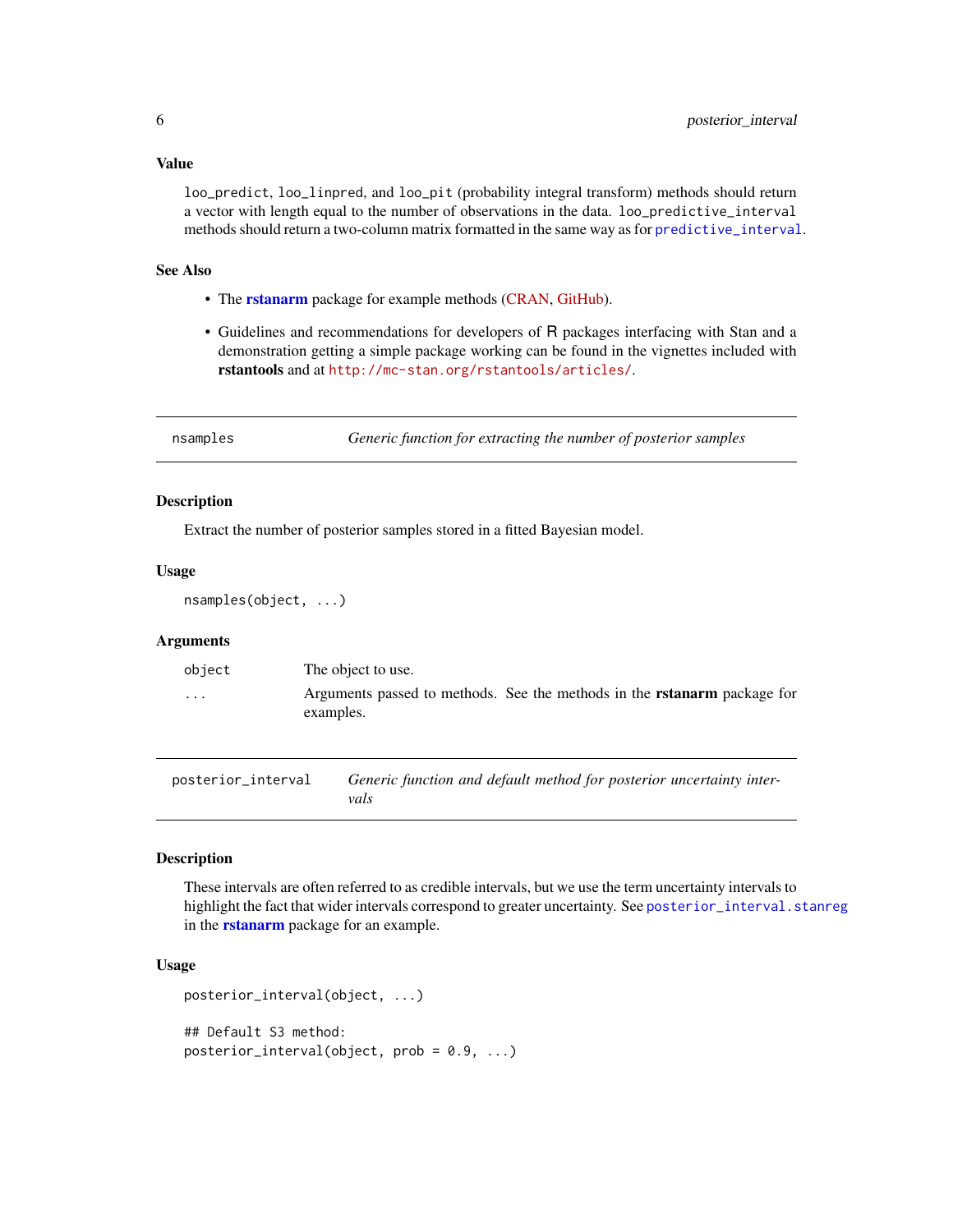#### **Arguments**

| object  | The object to use.                                                                              |
|---------|-------------------------------------------------------------------------------------------------|
| $\cdot$ | Arguments passed to methods. See the methods in the <b>rstanarm</b> package for<br>examples.    |
| prob    | A number $p \in (0, 1)$ indicating the desired probability mass to include in the<br>intervals. |

#### Value

posterior\_interval methods should return a matrix with two columns and as many rows as model parameters (or a subset of parameters specified by the user). For a given value of prob,  $p$ , the columns correspond to the lower and upper  $100p\%$  interval limits and have the names  $100\alpha/2\%$ and  $100(1-\alpha/2)\%$ , where  $\alpha = 1-p$ . For example, if prob=0.9 is specified (a 90% interval), then the column names would be "5%" and "95%", respectively.

The default method just takes object to be a matrix (one column per parameter) and computes quantiles, with prob defaulting to 0.9.

#### See Also

- The [rstanarm](#page-0-0) package for example methods [\(CRAN,](https://CRAN.R-project.org/package=rstanarm) [GitHub\)](https://github.com/stan-dev/rstanarm).
- Guidelines and recommendations for developers of R packages interfacing with Stan and a demonstration getting a simple package working can be found in the vignettes included with rstantools and at <http://mc-stan.org/rstantools/articles/>.

```
# Default method takes a numeric matrix (of posterior draws)
draws \le matrix(rnorm(100 \neq 5), 100, 5) # fake draws
colnames(draws) <- paste0("theta_", 1:5)
posterior_interval(draws)
# Example using rstanarm package:
# posterior_interval method for 'stanreg' objects
## Not run:
if (require("rstanarm")) {
 fit <- stan_glmer(
   mpg \sim wt + am + (1|cyl),data = mtcars,
   QR = TRUE,prior = normal(0, 1),
   iter = 500 # to speed up example
 \lambdarstanarm::posterior_interval(fit, prob = 0.5)
}
## End(Not run)
# Also see help("posterior_interval", package = "rstanarm")
```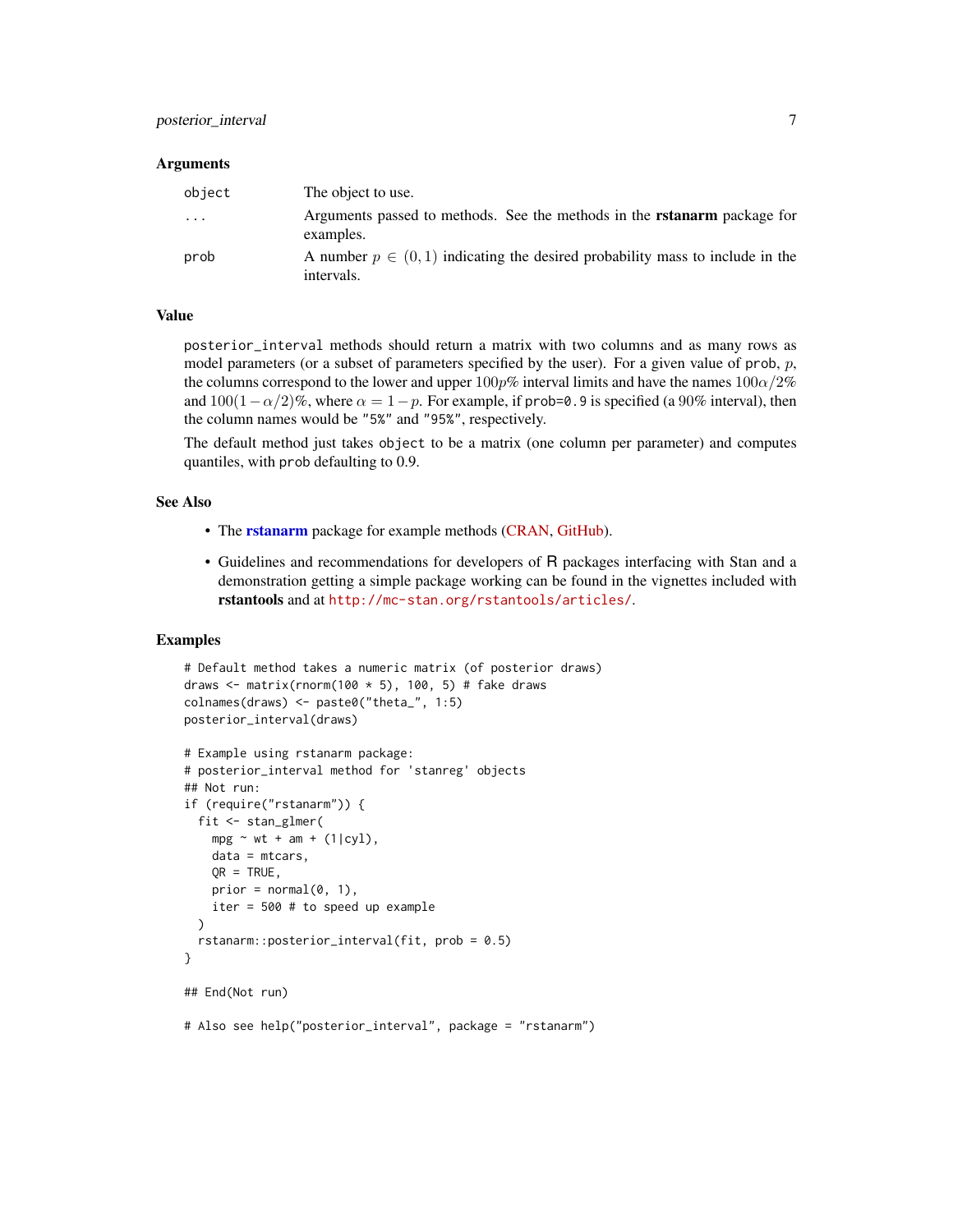<span id="page-7-0"></span>

Extract the posterior draws of the linear predictor, possibly transformed by the inverse-link function. See [posterior\\_linpred.stanreg](#page-0-0) in the [rstanarm](#page-0-0) package for an example.

#### Usage

```
posterior_linpred(object, transform = FALSE, ...)
```
#### Arguments

| object    | The object to use.                                                                                                                                                 |
|-----------|--------------------------------------------------------------------------------------------------------------------------------------------------------------------|
| transform | Should the linear predictor be transformed using the inverse-link function? The<br>default is FALSE, in which case the untransformed linear predictor is returned. |
| $\cdot$   | Arguments passed to methods. See the methods in the <b>rstanarm</b> package for<br>examples.                                                                       |

#### Value

posterior\_linpred methods should return a  $D$  by  $N$  matrix, where  $D$  is the number of draws from the posterior distribution distribution and  $N$  is the number of data points.

## See Also

- The [rstanarm](#page-0-0) package for example methods [\(CRAN,](https://CRAN.R-project.org/package=rstanarm) [GitHub\)](https://github.com/stan-dev/rstanarm).
- Guidelines and recommendations for developers of R packages interfacing with Stan and a demonstration getting a simple package working can be found in the vignettes included with rstantools and at <http://mc-stan.org/rstantools/articles/>.

#### Examples

# See help("posterior\_linpred", package = "rstanarm")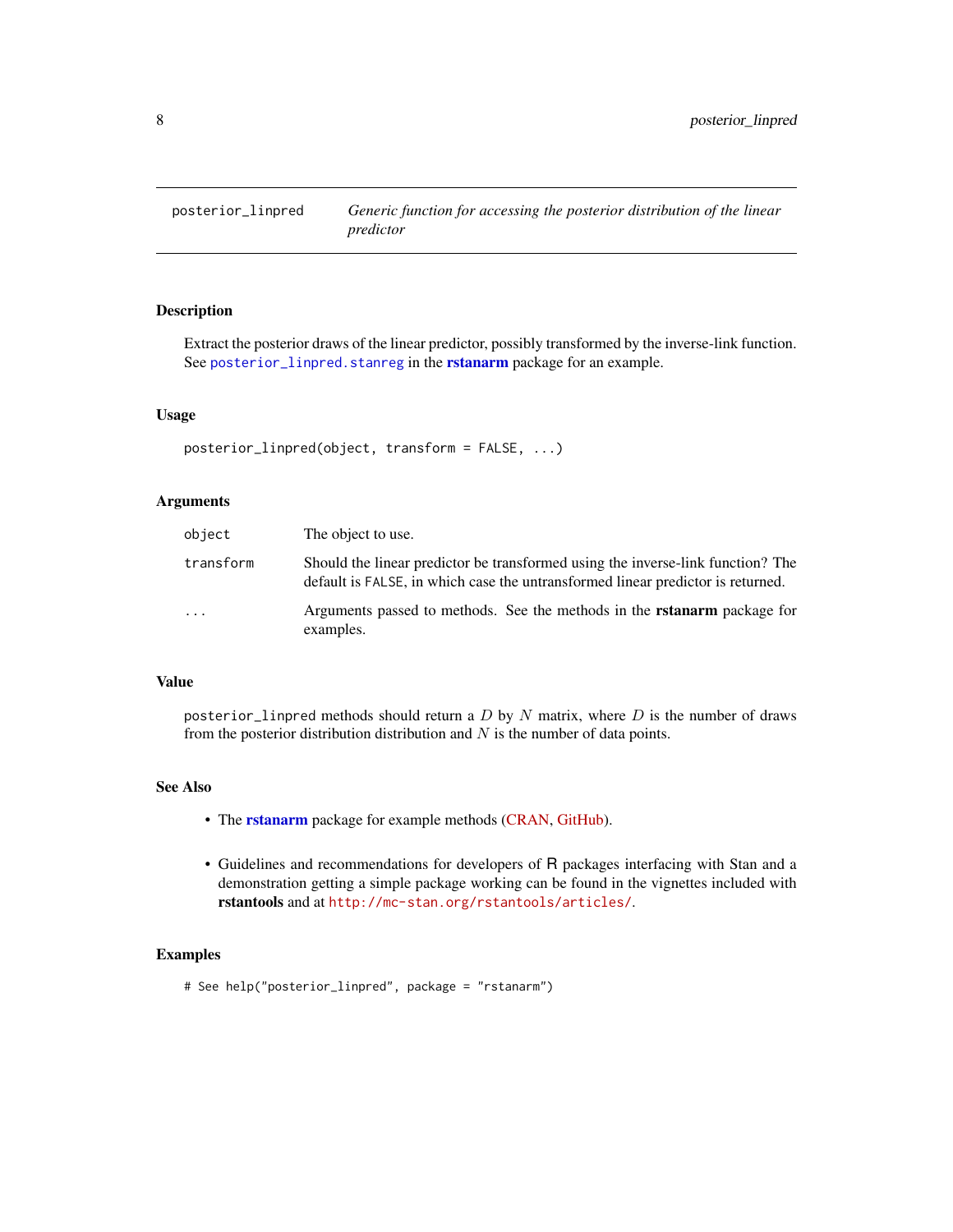<span id="page-8-0"></span>posterior\_predict *Generic function for drawing from the posterior predictive distribution*

#### **Description**

Draw from the posterior predictive distribution of the outcome. See [posterior\\_predict.stanreg](#page-0-0) in the **[rstanarm](#page-0-0)** package for an example.

## Usage

```
posterior_predict(object, ...)
```
#### Arguments

| object                  | The object to use.                                                              |  |  |
|-------------------------|---------------------------------------------------------------------------------|--|--|
| $\cdot$ $\cdot$ $\cdot$ | Arguments passed to methods. See the methods in the <b>rstanarm</b> package for |  |  |
|                         | examples.                                                                       |  |  |

#### Value

posterior\_predict methods should return a D by N matrix, where D is the number of draws from the posterior predictive distribution and  $N$  is the number of data points being predicted per draw.

## See Also

- The **[rstanarm](#page-0-0)** package for example methods [\(CRAN,](https://CRAN.R-project.org/package=rstanarm) [GitHub\)](https://github.com/stan-dev/rstanarm).
- Guidelines and recommendations for developers of R packages interfacing with Stan and a demonstration getting a simple package working can be found in the vignettes included with rstantools and at <http://mc-stan.org/rstantools/articles/>.

```
# Example using rstanarm package:
# posterior_predict method for 'stanreg' objects
if (require("rstanarm")) {
 fit \le stan_glm(mpg \sim wt + am, data = mtcars)
 yrep <- posterior_predict(fit)
 all.equal(ncol(yrep), nobs(fit))
 nd \le data.frame(wt = mean(mtcars$wt), am = c(0, 1))
 ytilde <- posterior_predict(fit, newdata = nd)
 all.equal(ncol(ytilde), nrow(nd))
}
# Also see help("posterior_predict", package = "rstanarm")
```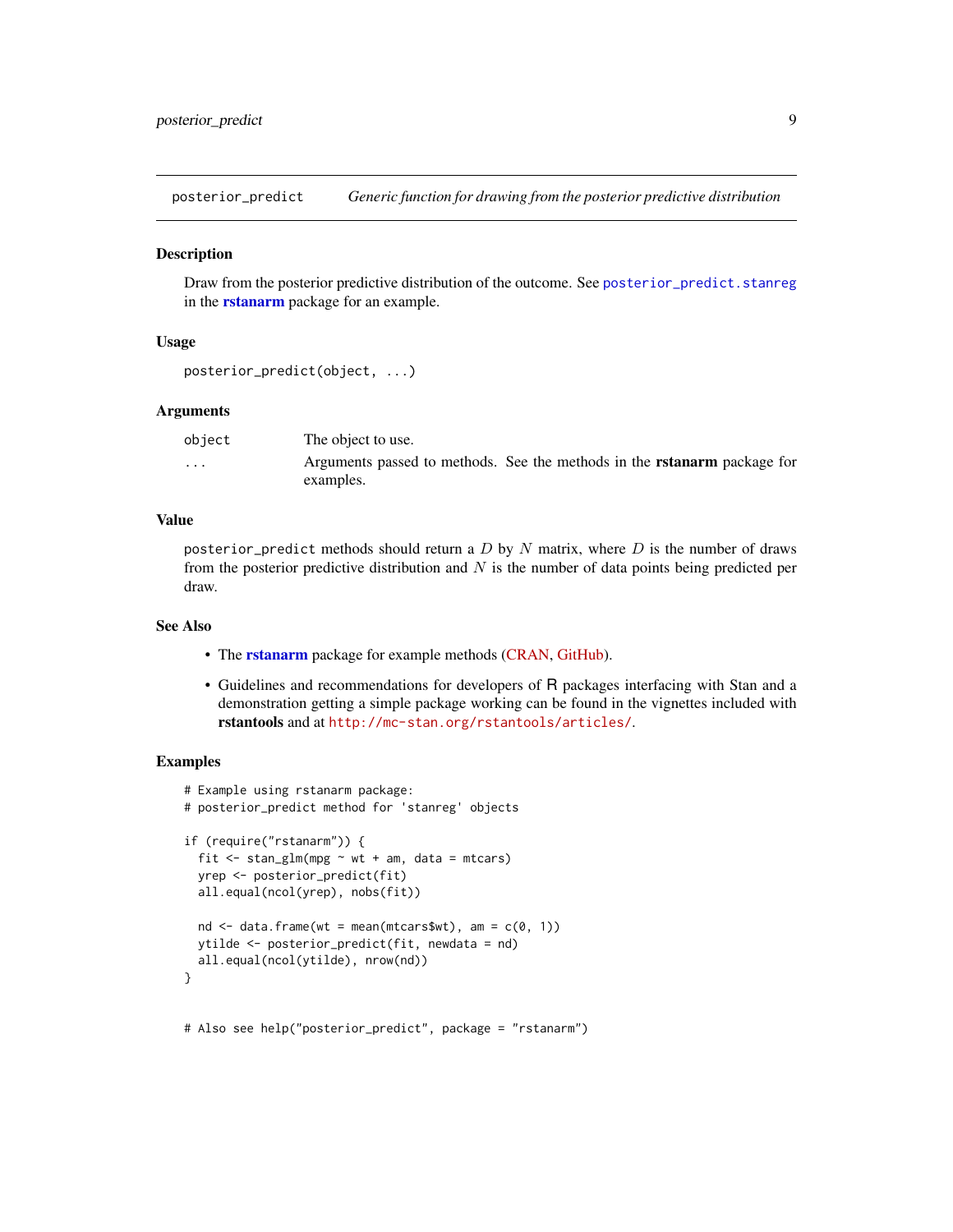<span id="page-9-0"></span>

Generic function and default method for computing predictive errors  $y - y^{rep}$  (in-sample, for observed y) or  $y - \tilde{y}$  (out-of-sample, for new or held-out y). See [predictive\\_error.stanreg](#page-0-0) in the [rstanarm](#page-0-0) package for an example.

#### Usage

```
predictive_error(object, ...)
```
## Default S3 method: predictive\_error(object, y, ...)

#### Arguments

| object | The object to use.                                                                                                          |
|--------|-----------------------------------------------------------------------------------------------------------------------------|
| .      | Arguments passed to methods. See the methods in the <b>rstanarm</b> package for<br>examples.                                |
| v      | For the default method, a vector of $\eta$ values the same length as the number of<br>columns in the matrix used as object. |

## Value

predictive\_error methods should return a  $D$  by  $N$  matrix, where  $D$  is the number of draws from the posterior predictive distribution and  $N$  is the number of data points being predicted per draw. The default method just takes object to be a matrix and y to be a vector.

#### See Also

- The **[rstanarm](#page-0-0)** package for example methods [\(CRAN,](https://CRAN.R-project.org/package=rstanarm) [GitHub\)](https://github.com/stan-dev/rstanarm).
- Guidelines and recommendations for developers of R packages interfacing with Stan and a demonstration getting a simple package working can be found in the vignettes included with rstantools and at <http://mc-stan.org/rstantools/articles/>.

```
# default method
y \le - rnorm(10)
ypred <- matrix(rnorm(500), 50, 10)
pred_errors <- predictive_error(ypred, y)
dim(pred_errors)
head(pred_errors)
```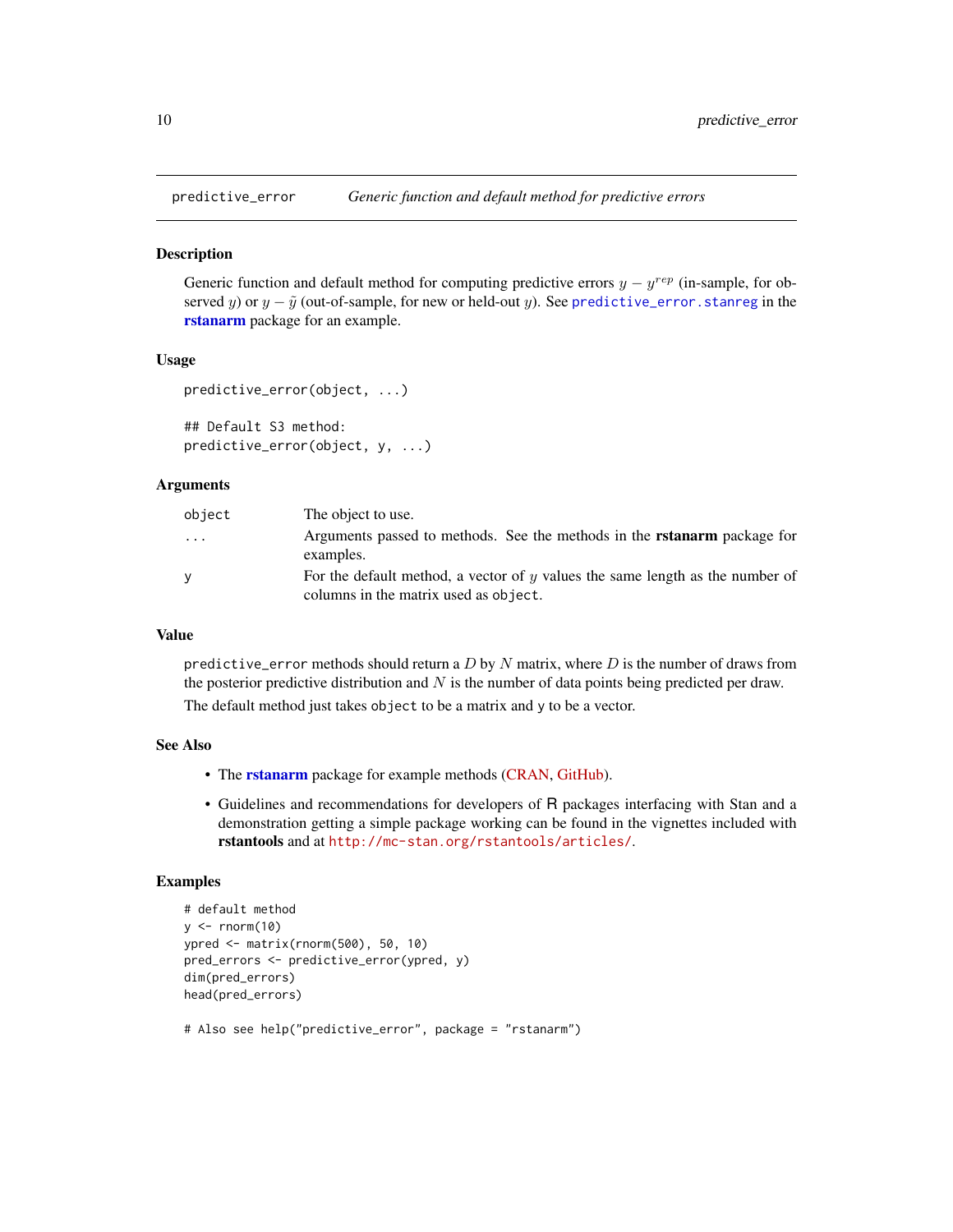<span id="page-10-1"></span><span id="page-10-0"></span>predictive\_interval *Generic function for predictive intervals*

#### Description

See [predictive\\_interval.stanreg](#page-0-0) in the [rstanarm](#page-0-0) package for an example.

#### Usage

```
predictive_interval(object, ...)
```

```
## Default S3 method:
predictive_interval(object, prob = 0.9, ...)
```
#### Arguments

| object   | The object to use.                                                                             |
|----------|------------------------------------------------------------------------------------------------|
| $\cdots$ | Arguments passed to methods. See the methods in the <b>rstanarm</b> package for<br>examples.   |
| prob     | A number $p \in (0,1)$ indicating the desired probability mass to include in the<br>intervals. |

## Value

predictive\_interval methods should return a matrix with two columns and as many rows as data points being predicted. For a given value of prob,  $p$ , the columns correspond to the lower and upper 100p% interval limits and have the names  $100\alpha/2\%$  and  $100(1 - \alpha/2)\%$ , where  $\alpha = 1 - p$ . For example, if prob=0.9 is specified (a 90% interval), then the column names would be "5%" and "95%", respectively.

The default method just takes object to be a matrix and computes quantiles, with prob defaulting to 0.9.

## See Also

- The **[rstanarm](#page-0-0)** package for example methods [\(CRAN,](https://CRAN.R-project.org/package=rstanarm) [GitHub\)](https://github.com/stan-dev/rstanarm).
- Guidelines and recommendations for developers of R packages interfacing with Stan and a demonstration getting a simple package working can be found in the vignettes included with rstantools and at <http://mc-stan.org/rstantools/articles/>.

```
# Default method takes a numeric matrix (of draws from posterior
# predictive distribution)
ytilde <- matrix(rnorm(100 * 5, sd = 2), 100, 5) # fake draws
predictive_interval(ytilde, prob = 0.8)
```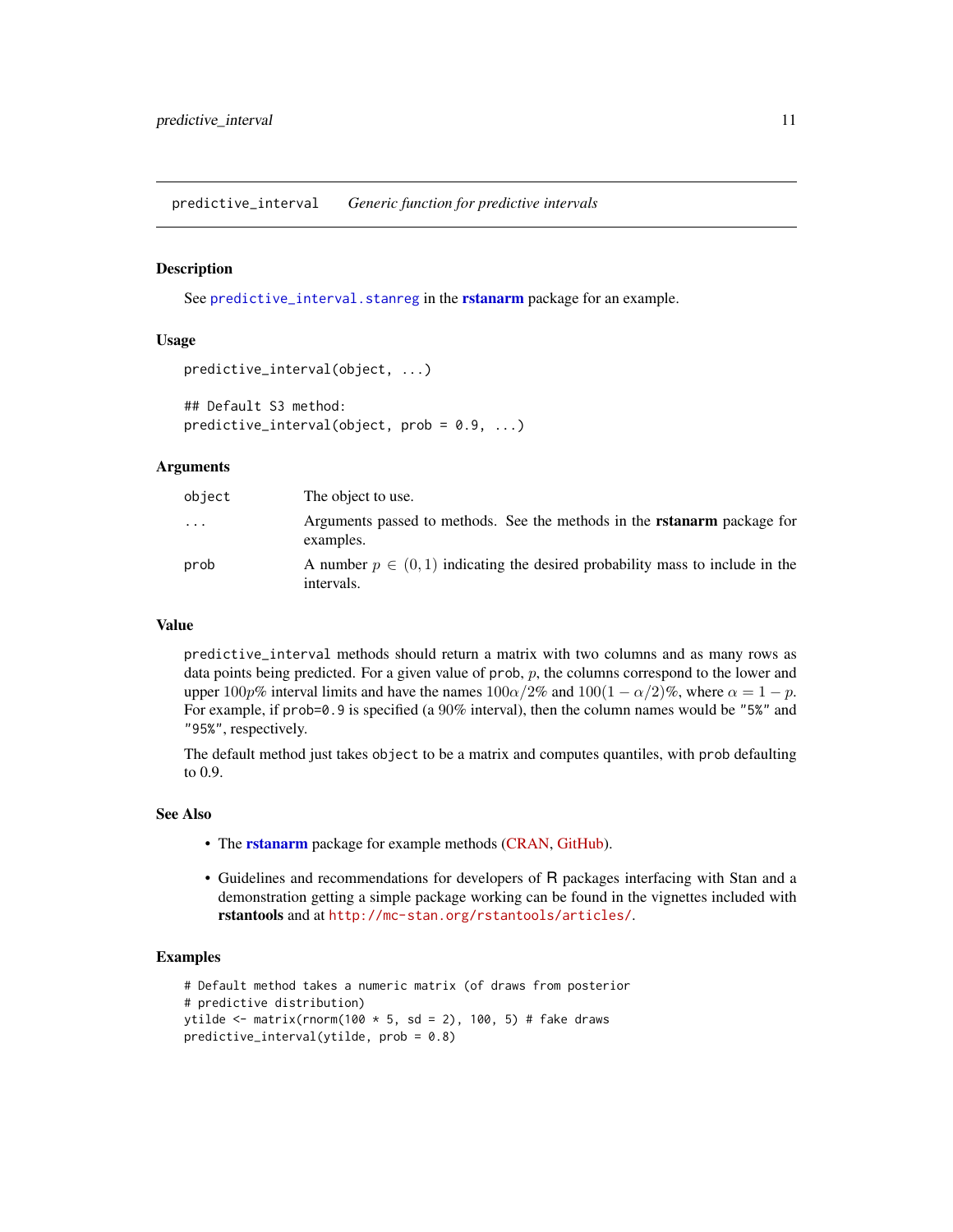# Also see help("predictive\_interval", package = "rstanarm")

prior\_summary *Generic function for extracting information about prior distributions*

#### Description

See [prior\\_summary.stanreg](#page-0-0) in the [rstanarm](#page-0-0) package for an example.

#### Usage

```
prior_summary(object, ...)
## Default S3 method:
prior_summary(object, ...)
```
#### Arguments

| object                  | The object to use.                                                              |
|-------------------------|---------------------------------------------------------------------------------|
| $\cdot$ $\cdot$ $\cdot$ | Arguments passed to methods. See the methods in the <b>rstanarm</b> package for |
|                         | examples.                                                                       |

#### Value

prior\_summary methods should return an object containing information about the prior distribution(s) used for the given model. The structure of this object will depend on the method.

The default method just returns object\$prior.info, which is NULL if there is no 'prior.info' element.

## See Also

- The [rstanarm](#page-0-0) package for example methods [\(CRAN,](https://CRAN.R-project.org/package=rstanarm) [GitHub\)](https://github.com/stan-dev/rstanarm).
- Guidelines and recommendations for developers of R packages interfacing with Stan and a demonstration getting a simple package working can be found in the vignettes included with rstantools and at <http://mc-stan.org/rstantools/articles/>.

#### Examples

# See help("prior\_summary", package = "rstanarm")

<span id="page-11-0"></span>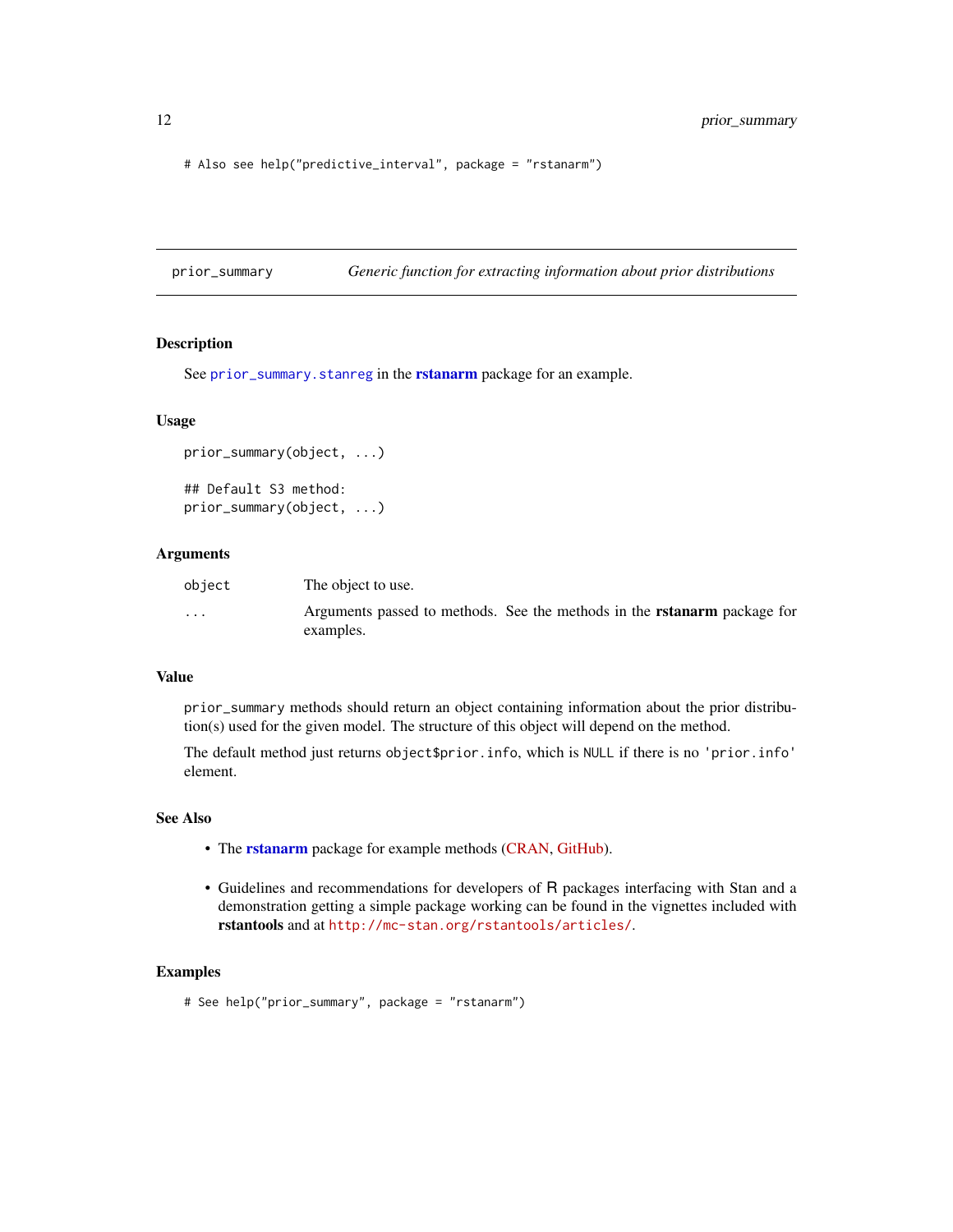<span id="page-12-1"></span><span id="page-12-0"></span>rstan\_package\_skeleton

*Create the skeleton of a new* R *package with Stan programs*

#### **Description**

The rstan\_package\_skeleton function helps get you started developing R packages that interface with Stan via the rstan package. As of rstantools v1.5.0, rstan\_package\_skeleton calls usethis::create\_package (instead of utils::package.skeleton) and then makes necessary adjustments so that the package can include Stan Programs that can be built into binary versions (i.e., pre-compiled like rstanarm).

See the See Also section below for links to recommendations for developers and a step by step walk-through of what to do after running rstan\_package\_skeleton.

#### Usage

```
rstan_package_skeleton(path, rstudio = TRUE, open = TRUE,
  stan_files = character(), travis = TRUE)
```
#### Arguments

| path          | A relative or absolute path to the new package to be created (terminating in the<br>package name).                                                                                                                                                                  |
|---------------|---------------------------------------------------------------------------------------------------------------------------------------------------------------------------------------------------------------------------------------------------------------------|
| rstudio, open | See usethis:: create_package.                                                                                                                                                                                                                                       |
| stan_files    | A character vector with paths to . stan files to include in the package (these<br>files will be included in the src/stan_files directory). If not specified then<br>the .stan files for the package can be manually placed into the appropriate<br>directory later. |
| travis        | Should a . travis. yml file be added to the package directory? Defaults to TRUE.<br>The file has some settings already set to help with compilation issues, but we do<br>not guarantee that it will work on travis-ci without manual adjustments.                   |

#### Note

This function downloads several files from **rstanarm** package's [GitHub repository](http://github.com/stan-dev/rstanarm) to facilitate building the resulting package. Note that **[rstanarm](#page-0-0)** is licensed under the GPL  $\geq$  = 3, so package builders who do not want to be governed by that license should not use the downloaded files that contain R code (that said, Repp is GPL, so not using the **rstanarm** files is not the only thing impeding use of other licenses). Otherwise, it may be worth considering whether it would be easier to include your . stan programs and supporting R code in the **rstanarm** package.

#### See Also

• The rstanarm [repository on GitHub.](https://github.com/stan-dev/rstanarm)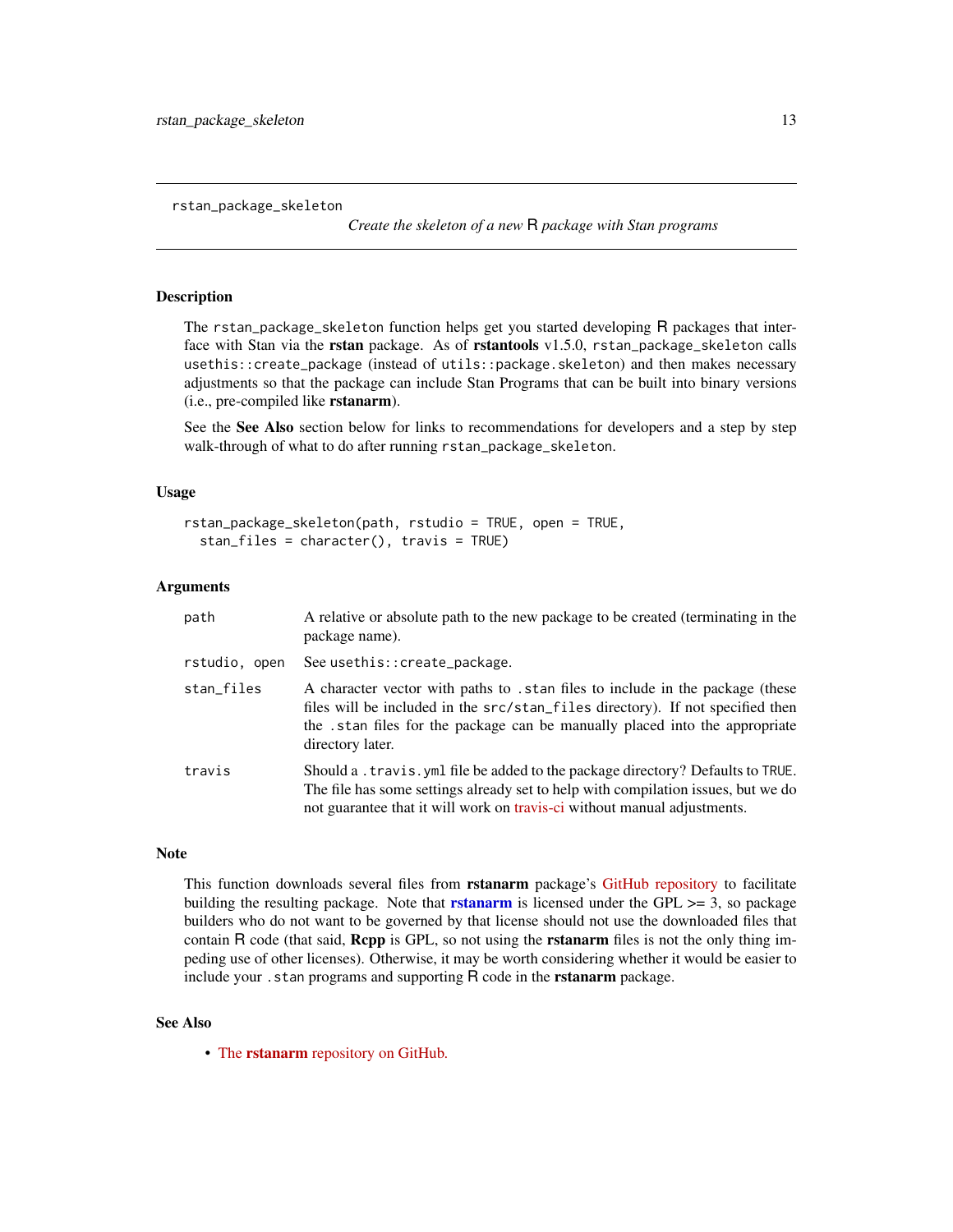- Guidelines and recommendations for developers of R packages interfacing with Stan and a demonstration getting a simple package working can be found in the vignettes included with rstantools and at <http://mc-stan.org/rstantools/articles/>.
- After reading the guidelines for developers, if you have trouble setting up your package let us know on the the [Stan Forums](http://discourse.mc-stan.org) or at rstantools [issue tracker.](https://github.com/stan-dev/rstantools/issues)
- The useR2016 presentation [How to Use \(R\)Stan to Estimate Models in External R Packages.](https://channel9.msdn.com/Events/useR-international-R-User-conferences/useR-International-R-User-2017-Conference/How-to-Use-RStan-to-Estimate-Models-in-External-R-Packages)